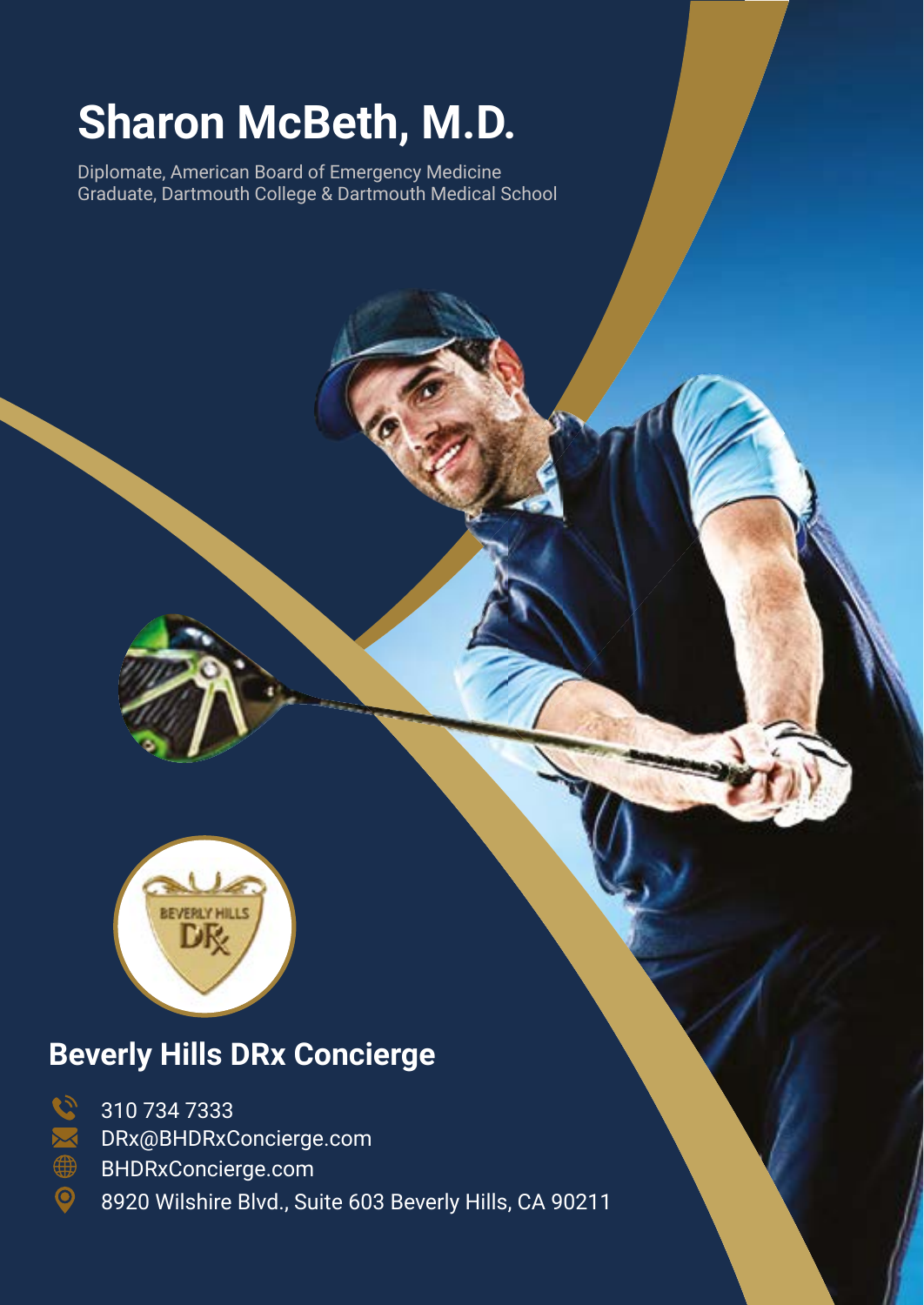| <b>SHARON MCBETH, M.D.</b><br><b>HISTORY &amp; PHYSICAL</b><br>Beverly Hills DRx Concierge 8920 Wilshire Blvd.,<br>Suite 603, Beverly Hills, CA 90211 310 734 7333                                                                                                                                                                                                                                    | Clear Form<br>NAME<br>DOB ________HOTEL ______<br>EMAIL________________________<br>CELL_________________________ |  |
|-------------------------------------------------------------------------------------------------------------------------------------------------------------------------------------------------------------------------------------------------------------------------------------------------------------------------------------------------------------------------------------------------------|------------------------------------------------------------------------------------------------------------------|--|
| <b>HISTORY</b>                                                                                                                                                                                                                                                                                                                                                                                        |                                                                                                                  |  |
| <b>Source</b><br>If the historian is not the patient, does the identified party have Durable Power of Attorney for Healthcare (DPOAHC)<br><b>Identification</b><br>Sex<br>□ Male □ Female<br>Age: _____                                                                                                                                                                                               | □ Family (relationship: ) □ Caretaker □ Other □ Unobtainable due to patient's condition<br>$\Box$ Yes $\Box$ No  |  |
| 10 פם 9ם 7ם 6ם 5ם 4ם 3ם 2ם 1ם 0ם<br>Severity of pain right now:                                                                                                                                                                                                                                                                                                                                       |                                                                                                                  |  |
| No pain<br>Radiation:<br>Location:                                                                                                                                                                                                                                                                                                                                                                    | Worst pain                                                                                                       |  |
| Modifying factors:<br>Quality:                                                                                                                                                                                                                                                                                                                                                                        |                                                                                                                  |  |
| *Past Medical History<br>Chronic illnesses (details below) $\Box$ Coronary Artery Disease $\Box$ Hypertension (dx date: _________)<br>□ Diabetes (insulin dependent dx date: ______________) (non-insulin dependent dx date: ____________)<br>□ Cancer □ Osteoporosis □ Chronic Obstructive Pulmonary Disease □ Asthma<br>□ Peptic Ulcer Disease □ Seizure disorder □ Congestive Heart Failure □ None |                                                                                                                  |  |
|                                                                                                                                                                                                                                                                                                                                                                                                       |                                                                                                                  |  |
| Psychiatric Illness / Inpatient Admissions: __________<br>Gynecological History (if applicable): Gravida ___ Para ____ Spontaneous Ab ____ Therapeutic Ab ___<br>Medications <sub>I</sub> None                                                                                                                                                                                                        |                                                                                                                  |  |
| Herbal / Homeopathic / Supplemental: Letter and the state of the state of the state of the state of the state of the state of the state of the state of the state of the state of the state of the state of the state of the s                                                                                                                                                                        |                                                                                                                  |  |